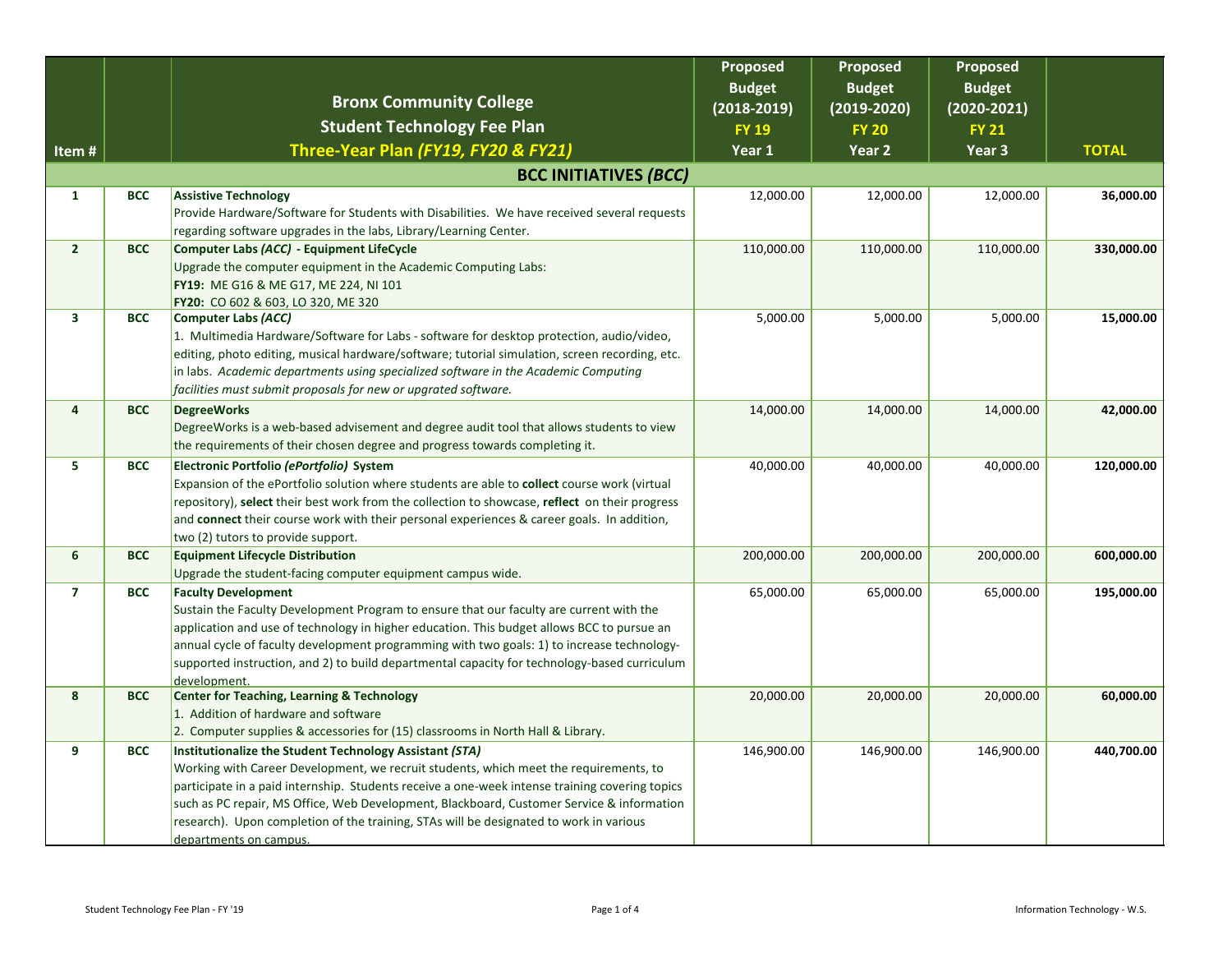|                                              |            |                                                                                                                                                                                                 | <b>Proposed</b><br><b>Budget</b> | Proposed<br><b>Budget</b> | <b>Proposed</b><br><b>Budget</b> |              |
|----------------------------------------------|------------|-------------------------------------------------------------------------------------------------------------------------------------------------------------------------------------------------|----------------------------------|---------------------------|----------------------------------|--------------|
|                                              |            | <b>Bronx Community College</b>                                                                                                                                                                  | $(2018 - 2019)$                  | $(2019-2020)$             | $(2020 - 2021)$                  |              |
|                                              |            | <b>Student Technology Fee Plan</b>                                                                                                                                                              | <b>FY 19</b>                     | <b>FY 20</b>              | <b>FY 21</b>                     |              |
| Item#                                        |            | Three-Year Plan (FY19, FY20 & FY21)                                                                                                                                                             | Year 1                           | Year 2                    | Year 3                           | <b>TOTAL</b> |
| 10                                           | <b>BCC</b> | Institutionalize the ITT Mentor Programs (ITA)                                                                                                                                                  | 146,900.00                       | 146,900.00                | 146,900.00                       | 440,700.00   |
|                                              |            | ITAs are trained in the use of instructional technologies and are then assigned to work with                                                                                                    |                                  |                           |                                  |              |
|                                              |            | faculty and students. They provide technical assistance that help faculty and students with                                                                                                     |                                  |                           |                                  |              |
| 11                                           | <b>BCC</b> | classroom and course activities utilizing educational technology.<br>Library (Electronic Resources)                                                                                             | 190,000.00                       | 190,000.00                | 190,000.00                       | 570,000.00   |
|                                              |            | Provide specialized academic electronic periodical databases not supported by Central CUNY                                                                                                      |                                  |                           |                                  |              |
|                                              |            | for the Library. Electronic library resources are needed to enhance BCC student and faculty                                                                                                     |                                  |                           |                                  |              |
|                                              |            | access to bibliographic, scholarly sources supporting academic research, learning and teaching.                                                                                                 |                                  |                           |                                  |              |
|                                              |            | Resources will include databases such as J-STOR, MathSciNet, ScienceDirect, ABC-CLIO,                                                                                                           |                                  |                           |                                  |              |
|                                              |            | Waldo's Nursing Journals, etc. These resources will be available from remote locations via the<br>proxy server, and will provide the full text of the needed article, chapter, or document, and |                                  |                           |                                  |              |
|                                              |            | deliver it to the student or faculty workstation.                                                                                                                                               |                                  |                           |                                  |              |
| 12                                           | <b>BCC</b> | Library (Supplies)                                                                                                                                                                              | 45,000.00                        | 45,000.00                 | 45,000.00                        | 135,000.00   |
|                                              |            | Supplement Library computer supplies for support of student printing (paper)                                                                                                                    |                                  |                           |                                  |              |
| 13                                           | <b>BCC</b> | Personnel                                                                                                                                                                                       | 252,192.37                       | 252,192.37                | 252,192.37                       | 756,577.11   |
|                                              |            | Provide enhanced support and expand support coverage for Academic Computing student<br>support computer labs. Our students would be better served by extending our weekend hours                |                                  |                           |                                  |              |
|                                              |            | to include more hours on Saturday (9 am - 5 pm) and offering hours on Sundays (9 am - 5 pm);                                                                                                    |                                  |                           |                                  |              |
|                                              |            | coverage of computer labs during the summer; spring/winter break; staffing for the lounges,                                                                                                     |                                  |                           |                                  |              |
|                                              |            | digital recording/editing and student Technology Service Center.                                                                                                                                |                                  |                           |                                  |              |
| 14                                           | <b>BCC</b> | <b>Printing Solution (Enterprise):</b>                                                                                                                                                          | 70,000.00                        | 70,000.00                 | 70,000.00                        | 210,000.00   |
|                                              |            | Pharos printing enterprise solution. In an effort to go green and save on printing budget                                                                                                       |                                  |                           |                                  |              |
|                                              |            | (toner, cartridges, paper and replacement of defective printer parts) for the ACC labs and                                                                                                      |                                  |                           |                                  |              |
|                                              |            | Library/Learning Resource Center in the first phase and expand to other computer facilities on<br>campus this year. Annual maintenance support for hardware/software.                           |                                  |                           |                                  |              |
|                                              |            |                                                                                                                                                                                                 |                                  |                           |                                  |              |
| 15                                           | <b>BCC</b> | <b>BCC Software &amp; Applications:</b>                                                                                                                                                         | 61,000.00                        | 111,000.00                | 111,000.00                       | 283,000.00   |
|                                              |            | Provide support for academic departments using software not covered under college-wide or<br>university-wide licensing.                                                                         |                                  |                           |                                  |              |
|                                              |            | YuJa - 6,000; Physics NI Acad. Simulation - 4,300; VoiceThread - 1,000; Scholarship Manager -                                                                                                   |                                  |                           |                                  |              |
|                                              |            | 7,000; LANSchool - 15,000; YouVisit - 27,000; StarFish - 65,000 (FY20+)                                                                                                                         |                                  |                           |                                  |              |
| 16                                           | <b>BCC</b> | <b>Technology in Classrooms</b>                                                                                                                                                                 | 60,000.00                        | 60,000.00                 | 60,000.00                        | 180,000.00   |
|                                              |            | Classrooms will be developed as "smart" classrooms enabling both students and faculty to                                                                                                        |                                  |                           |                                  |              |
|                                              |            | make use of current and emerging technology. Students and faculty will be able to plug into<br>campus networks, project their work, and have access to developmental or creation stations.      |                                  |                           |                                  |              |
|                                              |            |                                                                                                                                                                                                 |                                  |                           |                                  |              |
| 17                                           | <b>BCC</b> | <b>BCC Proposals Approved by STF Committee</b>                                                                                                                                                  | 60,000.00                        | 60,000.00                 | 60,000.00                        | 180,000.00   |
|                                              |            | Student Innovation Funding for Special Projects approved by the Student Technology Fee<br>Subcommittee.                                                                                         |                                  |                           |                                  |              |
| <b>CUNY UNIVERSITY WIDE INTIATIVES (UWI)</b> |            |                                                                                                                                                                                                 |                                  |                           |                                  |              |
|                                              |            |                                                                                                                                                                                                 |                                  |                           |                                  |              |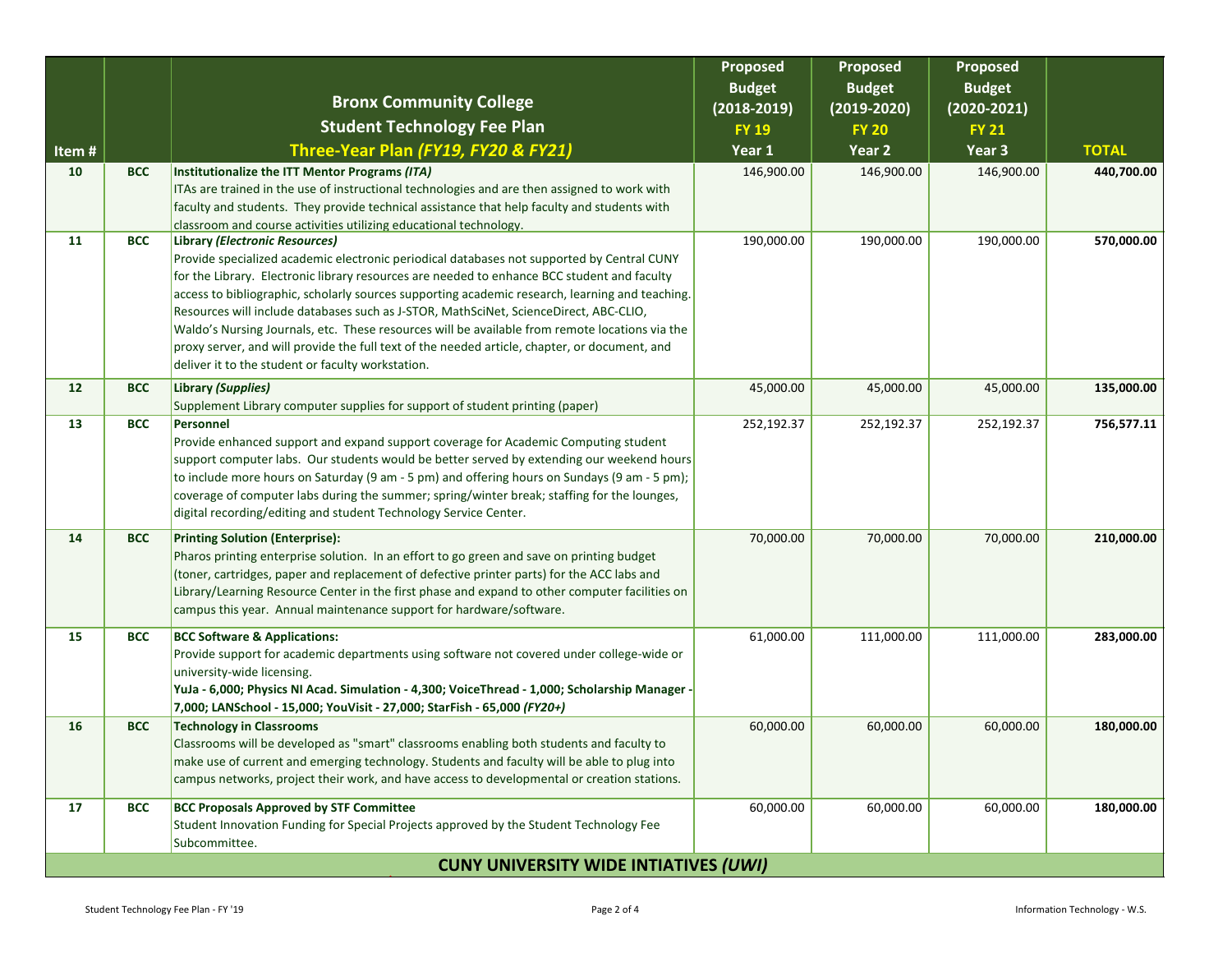|       |            |                                                                                                                                                                                                                                                                                                                                                                                                                                                                                                                                                                                                                                                                                                                      | Proposed<br><b>Budget</b> | Proposed<br><b>Budget</b> | <b>Proposed</b><br><b>Budget</b> |              |
|-------|------------|----------------------------------------------------------------------------------------------------------------------------------------------------------------------------------------------------------------------------------------------------------------------------------------------------------------------------------------------------------------------------------------------------------------------------------------------------------------------------------------------------------------------------------------------------------------------------------------------------------------------------------------------------------------------------------------------------------------------|---------------------------|---------------------------|----------------------------------|--------------|
|       |            | <b>Bronx Community College</b>                                                                                                                                                                                                                                                                                                                                                                                                                                                                                                                                                                                                                                                                                       | $(2018 - 2019)$           | $(2019 - 2020)$           | $(2020 - 2021)$                  |              |
|       |            | <b>Student Technology Fee Plan</b>                                                                                                                                                                                                                                                                                                                                                                                                                                                                                                                                                                                                                                                                                   | <b>FY 19</b>              | <b>FY 20</b>              | <b>FY 21</b>                     |              |
| Item# |            | Three-Year Plan (FY19, FY20 & FY21)                                                                                                                                                                                                                                                                                                                                                                                                                                                                                                                                                                                                                                                                                  | Year 1                    | Year 2                    | Year 3                           | <b>TOTAL</b> |
| 18    | <b>UWI</b> | <b>CUNY Enterprise Technology Initiatives (Adobe Enterprise Agreement)</b>                                                                                                                                                                                                                                                                                                                                                                                                                                                                                                                                                                                                                                           | 39,925.33                 | 39,925.33                 | 39,925.33                        | 119,775.99   |
| 19    | <b>UWI</b> | <b>CUNY Enterprise Technology Initiatives (MS Campus Agreement)</b><br>The Microsoft Enterprise Campus Agreement provides colleges and other institutions of higher<br>education license rights to the most commonly purchased Microsoft products. The CUNY<br>Enterprise Campus Agreement will provide all CUNY campuses with the Microsoft Windows<br>Core Professional License (Microsoft Windows and Microsoft Office). Additional licenses<br>include: Server products [Windows Server, SharePoint Server, SQL Server, Exchange Server;<br>Visual Studio . Net for students & Visio. Access to educational materials and Microsoft<br>premium support services is also included with this subscription license. | 164,000.00                | 164,000.00                | 164,000.00                       | 492,000.00   |
| 20    | <b>UWI</b> | <b>CUNY Enterprise Technology Initiatives (Academic Software)</b><br>IBM SPSS: \$24,269<br>iParadigms: \$11,786<br>Maplesoft:<br>\$2,362<br>MathWork: \$8,277                                                                                                                                                                                                                                                                                                                                                                                                                                                                                                                                                        | 46,817.57                 | 46,817.57                 | 46,817.57                        | 140,452.71   |
| 21    | <b>UWI</b> | <b>CUNY Enterprise Technology Initiatives (Enterprise Security)</b><br>The University needs to set aside funds for Security Initiatives to secure the universities at an<br>enterprise level. Network behavior analysis (NBA) systems proactively monitor the network<br>for malicious and out-of-normal activity and contain the spread of threats by identifying<br>vulnerability points on the network. This technology is part of an overall information security<br>architecture solution that complements signature-based intrusion detection systems.                                                                                                                                                         | 71,704.47                 | 71,704.47                 | 71,704.47                        | 215,113.41   |
| 22    | <b>UWI</b> | <b>CUNY Enterprise Technology Initiatives (RefWorks/RefShare)</b><br>RefShare is a module to RefWorks that provides users with a quick and easy way to share their<br>database (or folders) further enhancing collaborative research. Users can share their RefWorks<br>references with both members of their own institution and globally with any researcher<br>having Internet access.                                                                                                                                                                                                                                                                                                                            | 6,624.16                  | 6,624.16                  | 6,624.16                         | 19,872.48    |
| 23    | <b>UWI</b> | <b>CUNY Enterprise Technology Initiatives (High Performance Computing Connectivity)</b><br>Students, along with faculty, will be able to use the CUNY HPC facility at College of Staten<br>Island for their scientific computing research.                                                                                                                                                                                                                                                                                                                                                                                                                                                                           | 7,872.26                  | 7,872.26                  | 7,872.26                         | 23,616.78    |
| 24    | <b>UWI</b> | <b>CUNY Ongoing Technology Expenditures (CUNY Fiber Network - NYSERNET)</b><br>We currently have a TLS that allows 100mb connectivity and an Optimum on line Link also at<br>100mb. For FY2012 we will delete the TLS circuit after we acquire a 1GB NYSERNET circuit.<br>Our intention is to use both the 1GB connection and the 100 mb from Optimum<br>simultaneously for load balancing and as a backup circuit recovery solution should the fiber 1<br>GB connection fail.                                                                                                                                                                                                                                       | 37,677.69                 | 37,677.69                 | 37,677.69                        | 113,033.07   |
| 25    | <b>UWI</b> | <b>CUNY Ongoing Technology Expenditures (Blackboard)</b><br>Blackboard Enterprise Licenses + Learning Objects + Collaborate                                                                                                                                                                                                                                                                                                                                                                                                                                                                                                                                                                                          | 68,061.83                 | 68,061.83                 | 68,061.83                        | 204,185.49   |
| 26    | <b>UWI</b> | <b>CUNY Ongoing Technology Expenditures (McAfee)</b><br>McAfee Antivirus licensing for all desktops and laptops on campus (PC & Mac platform)                                                                                                                                                                                                                                                                                                                                                                                                                                                                                                                                                                        | 30,589.51                 | 30,589.51                 | 30,589.51                        | 91,768.53    |